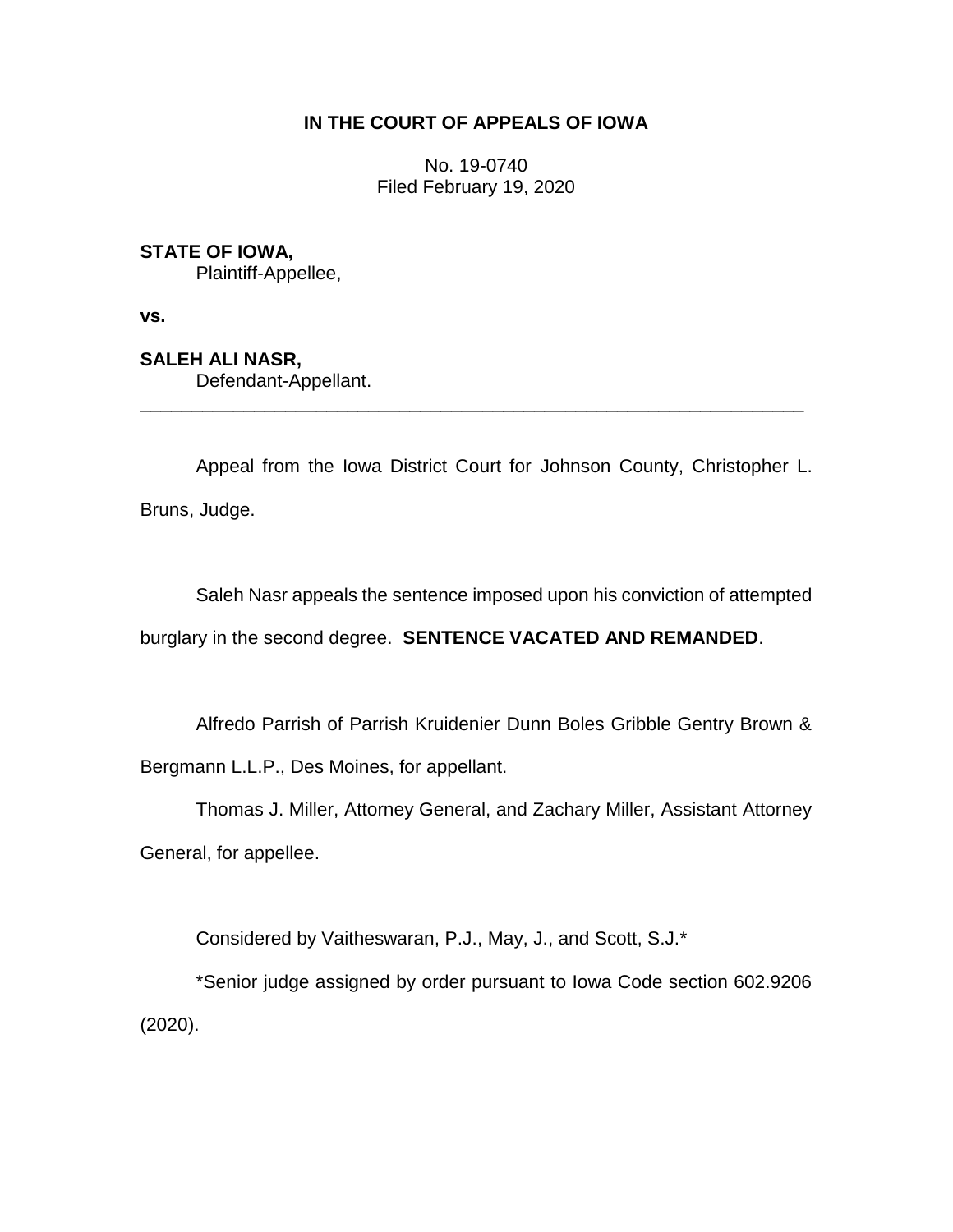## **SCOTT, Senior Judge.**

. . . .

 $\overline{a}$ 

Saleh Nasr pled guilty to attempted burglary in the second degree. At sentencing, Nasr argued for the imposition of a deferred judgment. The State took no position. In imposing sentence, the court noted its consideration of Nasr's prospect for rehabilitation; protection of the community; deterrence; the nature of the offense; Nasr's age; his education, employment, and family circumstances; and the recommendation contained in the presentence investigation report (PSI).<sup>1</sup> The court also noted it considered the relevant portions of the victim impact statements to the extent it did not disavow them.

In choosing whether to grant Nasr's request for a deferred judgment, the court explained:

[Y]ou appeared in front of me very early in this case . . . . I am confident I told you as part of these proceedings that you need to do what [your counsel] told you to do and that bad things were going to happen if you didn't listen to what [he] told you to do.

You then proceeded to commit a number of violations of your pretrial release. To the extent those involve alleged crimes that you haven't been convicted for and you won't be convicted for I'm not relying to any extent on those alleged violations, but there were separate and distinct violations of your pretrial release.

I believe that a primary reason why you have stayed out of trouble since you entered your guilty plea is there is a gigantic hammer hanging over your head and you know this case is assigned to me and you know that hammer will fall if you don't stay out of trouble. I hope that you have turned over a new leaf and that your brain is maturing and that you are realizing that you may have some different perspectives due to your culture than are accepted in America with regard to select issues, but I have no definitive way of knowing whether that is the case or whether your relatively good behavior is because of the hammer. My guess is that it's some of both.

<sup>&</sup>lt;sup>1</sup> The court had previously disavowed significant portions of the PSI and therefore explained it placed little weight on the recommendation contained therein.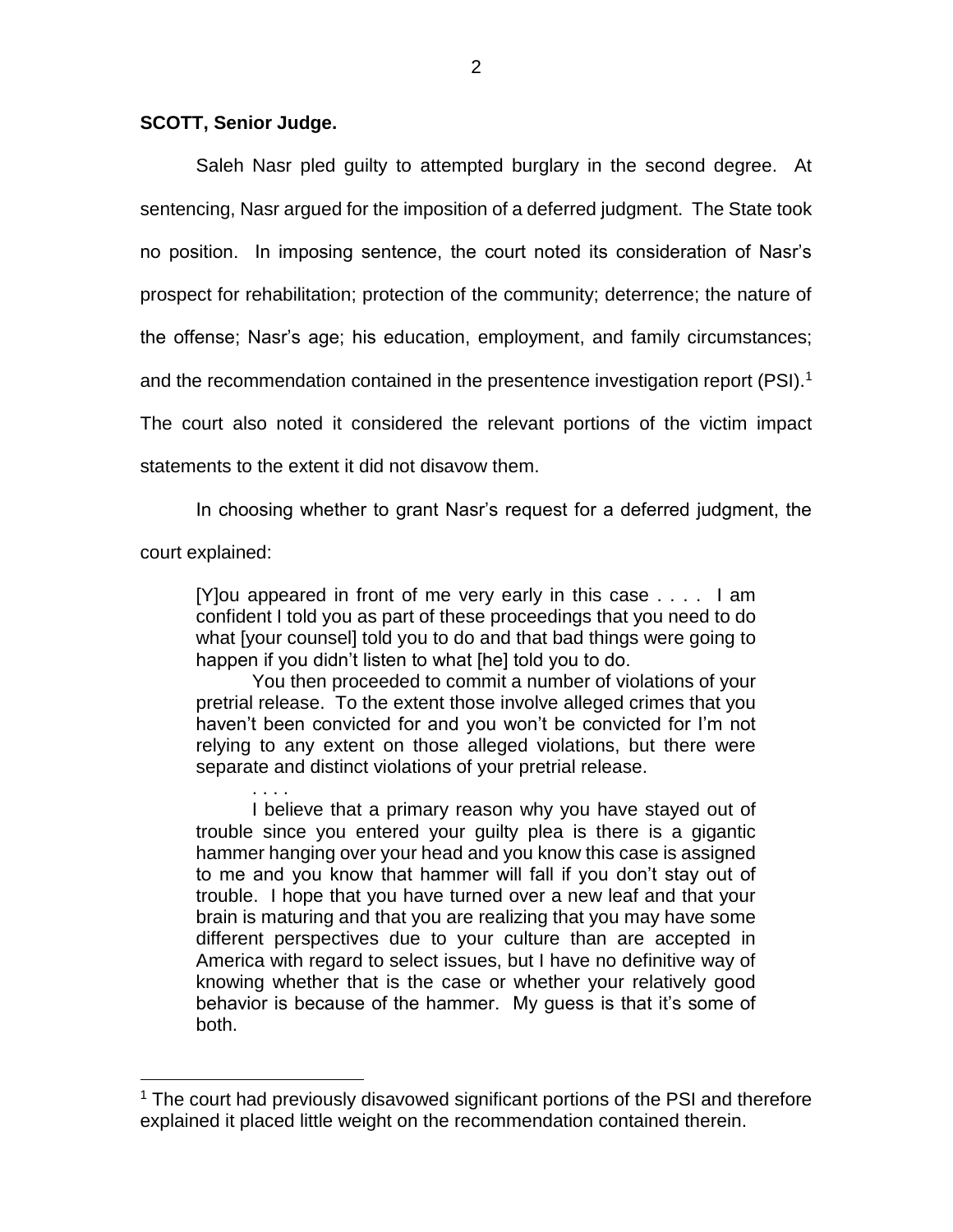*I generally reserve deferred judgments for defendants who have convinced me from early in the life of their case that they see the error of their ways. And I view those as folks who have earned a chance to expunge their record and not have a felony conviction on their record, folks who have made a mistake and have very quickly realized it was a mistake and tried to correct their ways.* 

I generally view prison as a solution for folks who have either committed such heinous acts that to protect society they need to be incarcerated or folks who have a history or a presentation that is such that my concern is if I don't incarcerate them, society will not be safe either from property crimes or crimes against persons.

I would say, Mr. Nasr, that you fall between those two points. I do not think you have earned a deferred judgment in this case*. I would not sleep well at night giving you a deferred judgment knowing that other people for whom I have denied a deferred judgment and for whom I will likely deny deferred judgments going forward.* On the same token, I would not sleep well sending you to prison knowing that you're a young man who likely does not have a mature brain, who for the last several months has managed to stay out of trouble which gives me good reason to believe you can stay out of trouble going forward assuming there is sufficient motivation for you to do so.

(Emphasis added.) The court ultimately sentenced Nasr to a suspended term of

imprisonment not to exceed five years and placed Nasr on probation for three

years. In its written sentencing order, the court explained:

 $\overline{a}$ 

The reasons for this sentence are the Defendant's age, employment, family circumstances, prior record, the facts and circumstance of this offense, contents of the Presentence Investigation Report exclusive of those disavowed by the court, and the belief that this sentence will provide the greatest benefit to the Defendant and the community. The court did not grant Defendant the requested deferred judgment because, even excluding charged but unproven criminal conduct since his initial arrest, his history of pretrial violations of conditions of release and the nature of this offense were such that a deferred judgment was not merited.

Nasr now appeals, arguing the sentencing court abused its discretion by

applying a personal and inflexible sentencing policy as to deferred judgments.<sup>2</sup>

<sup>&</sup>lt;sup>2</sup> Nasr alternatively argues the court considered improper information in sentencing. Given our disposition, we need not reach the issue.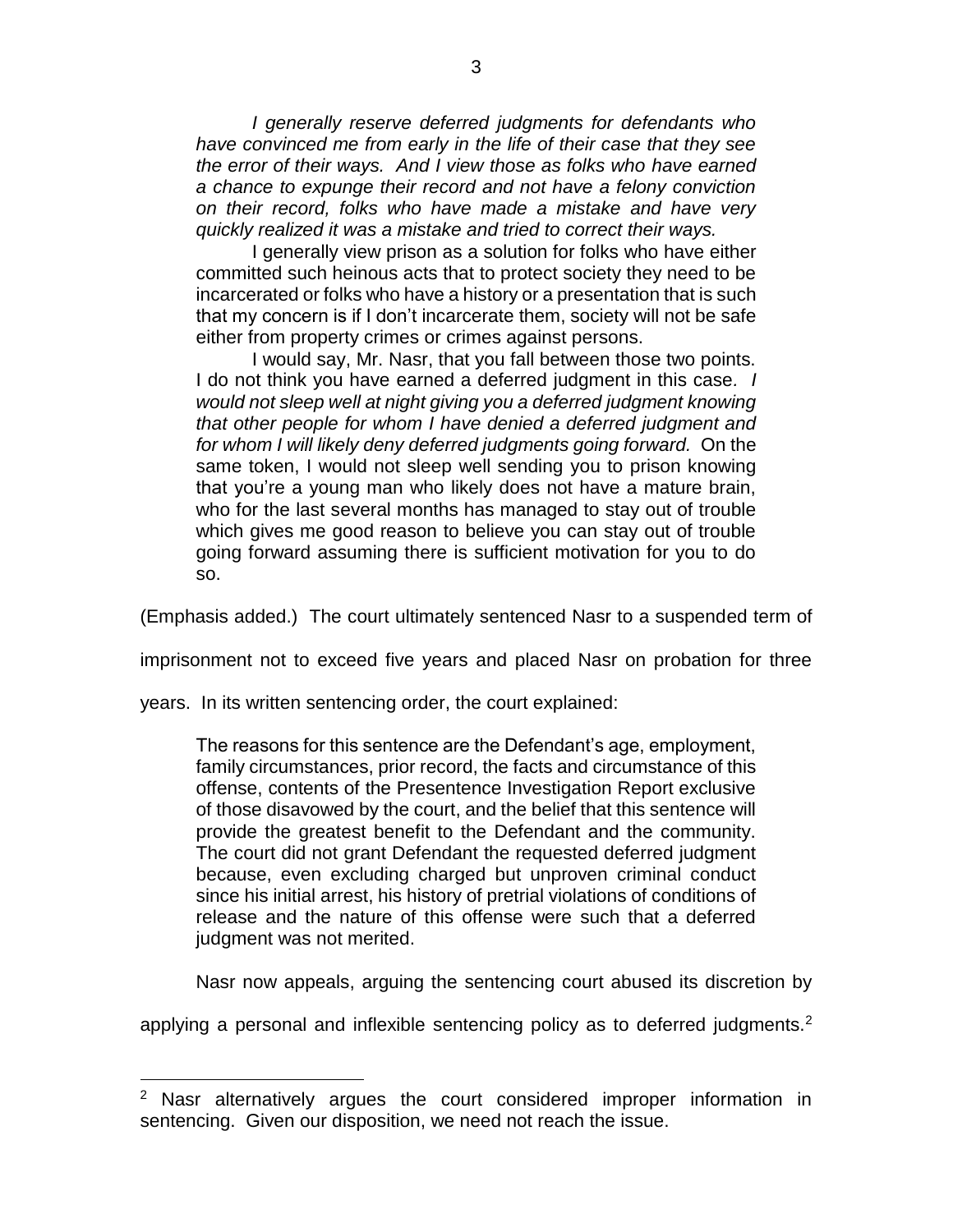Nasr argues the following language shows the court operated under a fixed sentencing policy that essentially dissolved the court's exercise of discretion:

I generally reserve deferred judgments for defendants who have convinced me from early in the life of their case that they see the error of their ways. And I view those as folks who have earned a chance to expunge their record and not have a felony conviction on their record, folks who have made a mistake and have very quickly realized it was a mistake and tried to correct their ways.

. . . . .... I would not sleep well at night giving you a deferred judgment knowing that other people for whom I have denied a deferred judgment and for whom I will likely deny deferred judgments going forward.

The State counters that courts are allowed to take general stances on particular sentencing issues so long as the court considers the particular facts of the case at sentencing.

"When a sentencing court has discretion, it must exercise that discretion." *State v. Ayers*, 590 N.W.2d 25, 27 (Iowa 1999). Sentencing courts are "not permitted to arbitrarily establish a fixed policy to govern every case, as that is the exact antithesis of discretion." *State v. Hildebrand*, 280 N.W.2d 393, 396 (Iowa 1979) (quoting *State v. Jackson*, 204 N.W.2d 915, 916 (Iowa 1973)). Instead, "the punishment must fit the particular person and circumstances under consideration; each decision must be made on an individual basis, and no single factor, including the nature of the offense, will be solely determinative." *Id.* (quoting *State v. McKeever*, 276 N.W.2d 385, 387 (Iowa 1979)). The court is to consider "available options, to give due consideration to all circumstances in the particular case, and to exercise that option which will best accomplish justice both for society and for the individual defendant." *Id.* (quoting *State v. Robbins*, 257 N.W.2d 63, 70 (Iowa 1977)).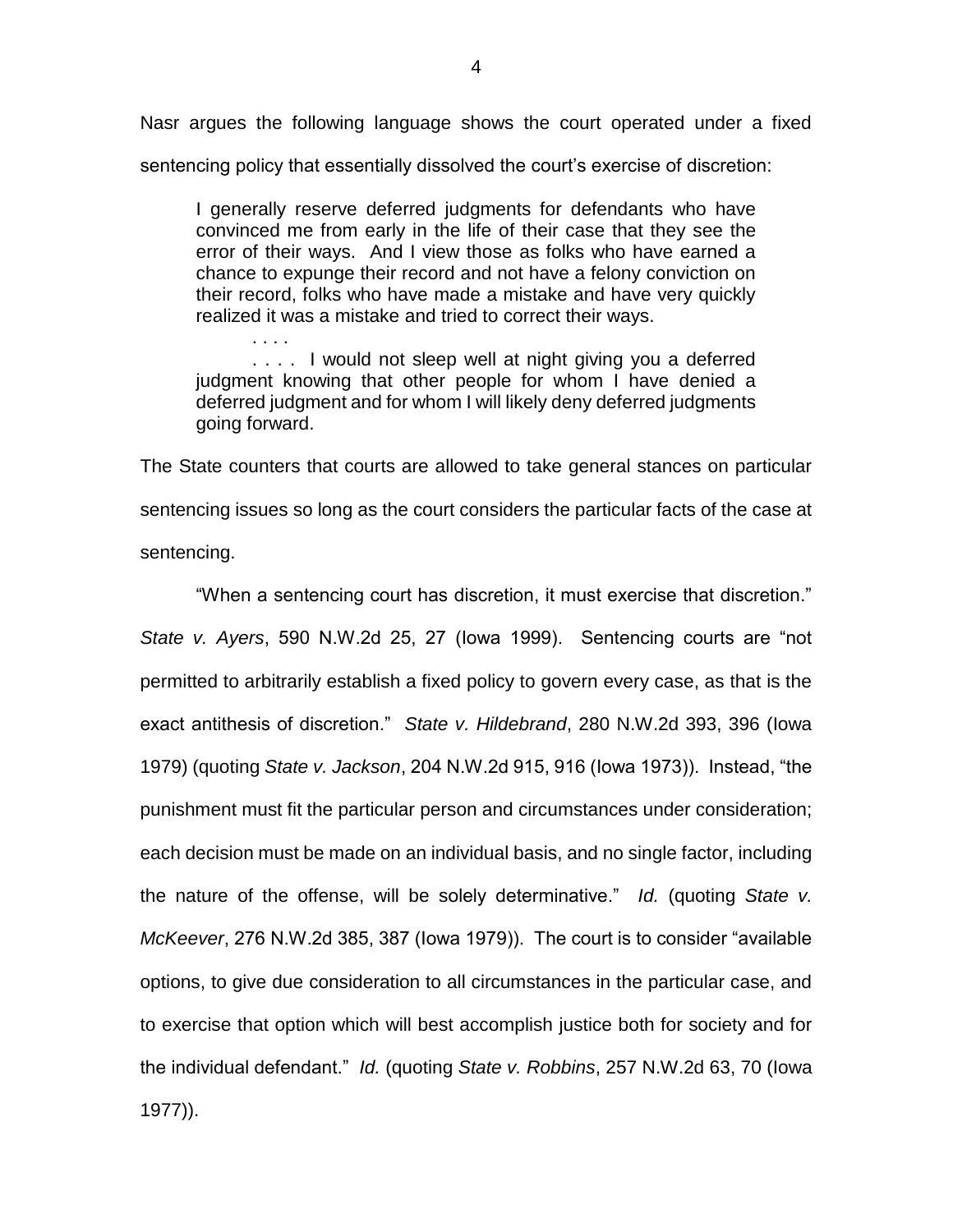This case is strikingly similar to one in which a defendant claimed the sentencing court "did not grant him a deferred judgment because he did not fit the court's fixed policy of who was eligible to receive a deferred judgment." *State v. Lachman*, No. 09-0630, 2010 WL 200819, at \*1 (Iowa Ct. App. Jan. 22, 2010). While, as here, the sentencing court in that case stated its consideration of relevant sentencing factors specific to the defendant's sentence—his personal circumstances, the nature of the crime, and the need to protect the community the court stated the defendant did not meet the categorical criteria for individuals it granted deferred judgments, "people who maybe are young and have made a mistake or who might lose permanently some job or some benefits if they have judgment entered against them and who otherwise have clean records." *Id.* at \*2. While we doubted the court employed a fixed policy, we found the court's words gave the appearance of such a policy and took the cautionary course of vacating the sentence and remanding for resentencing. *See id.*

In this matter, the court applied a categorical policy in imposing sentence. Because Nasr fit the mold of other defendants to whom the court had previously refused to grant deferred judgments and would continue to refuse to grant deferred judgments in the future, the court denied Nasr a deferred judgment. Upon our review, we conclude "it was error to categorically exclude the possibility without making an *individualized* sentencing decision." *Cf. State v. Kirk*, No. 16-1930, 2017 WL 2875695, at \*2 (Iowa Ct. App. July 6, 2017) (emphasis added). The court should have rested its determination on Nasr's circumstances only, not those of other defendants. While this is a close case, the court's words, at a minimum, give

5